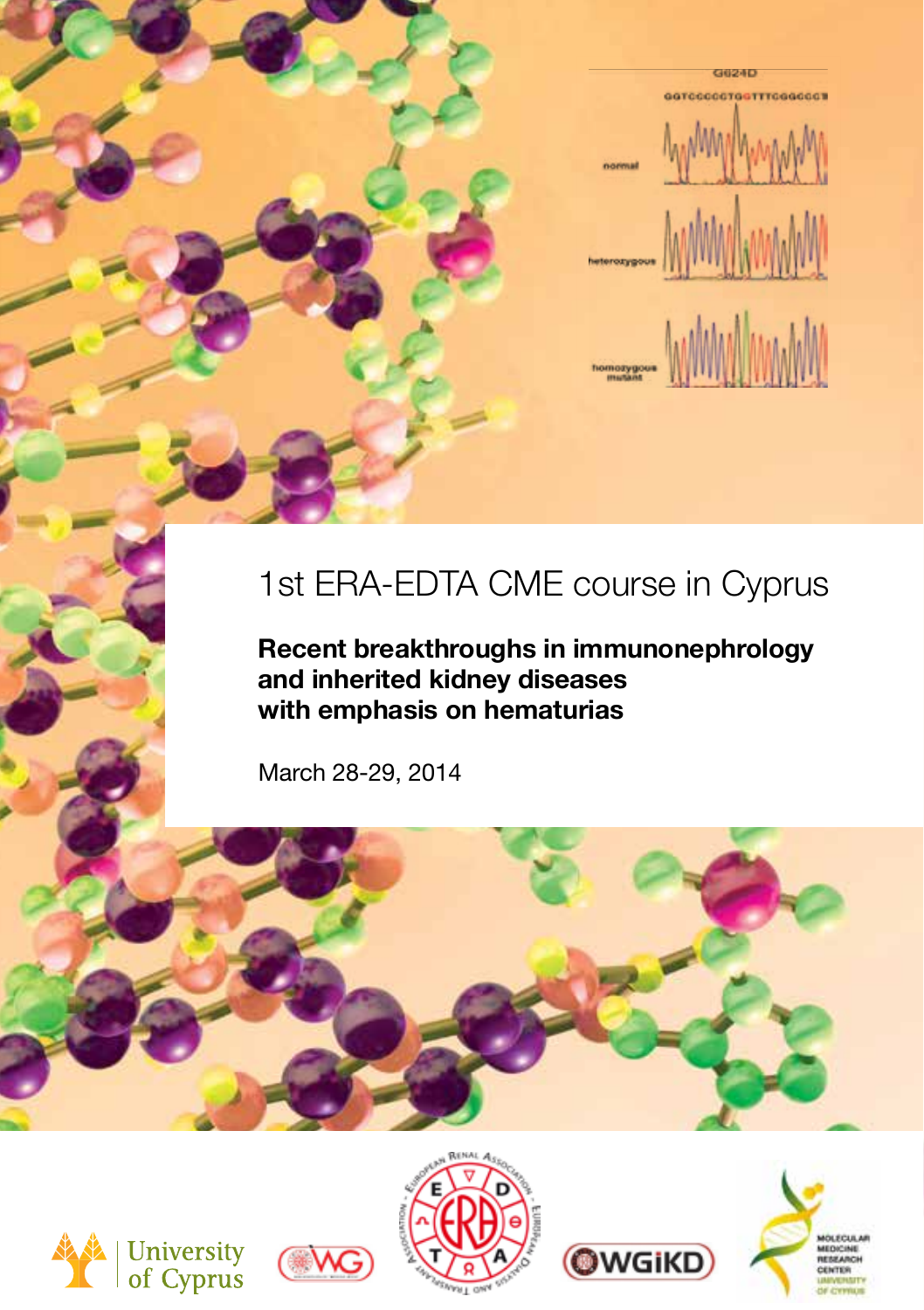#### **Foreign Invited Speakers**

Corinne Antignac: *Nephrotic syndrome: Old and new entities* Anthony Bleyer: *Medullary cystic kidney disease and MUC1 mutations* Dimitris Boumpas: *miRNAs and their role in Lupus nephritis* Rosanna Coppo: *IgA Nephropathy risk factors* Mohamed R. Daha: *Role of the lectin pathway of complement in IgAN and in transplantation* John Feehally: *IgA Nephropathy genetic and environmental factors around the world* Daniel Gale: *C3 glomerulopathy, complement CFHR5 nephropathy & new prospects for therapy* Loreto Gesualdo: *IgA Nephropathy and miRNAs* David Jayne: *Update on clinical aspects of Lupus nephritis* Oliver Gross: *Alport Syndrome, clinical aspects and therapeutic interventions* Emmanuelle Plaisier: *HANAC and COL4A1-related disease in knock-in mice* Luca Rampoldi: *Genetics and cell biology of uromodulin* Giuseppe Remuzzi: *Eculizumab and glomerulopathies* Vladimir Tesar: *Registries of renal diseases*

#### **Local Speakers**

Constantinos Deltas: *The two facets of a coin named "familial hematuria": Benign and Progressive. International findings and the Cyprus experience*

Myrtani Pieri: *Collagen IV nephropathies and the Unfolded Protein Response*

Alkis Pierides: *Microscopic hematuria, sporadic and familial. The clinical approach, appropriate investigations and the importance of molecular genetics*

Isavella Savva: *miRNAs and their role in kidney diseases*

Christoforos Stavrou: *Medullary cystic kidney disease 1 & the Cyprus experience with a strong founder mutation*

Konstantinos Voskarides: *Genetic modifiers as factors promoting or halting disease progression*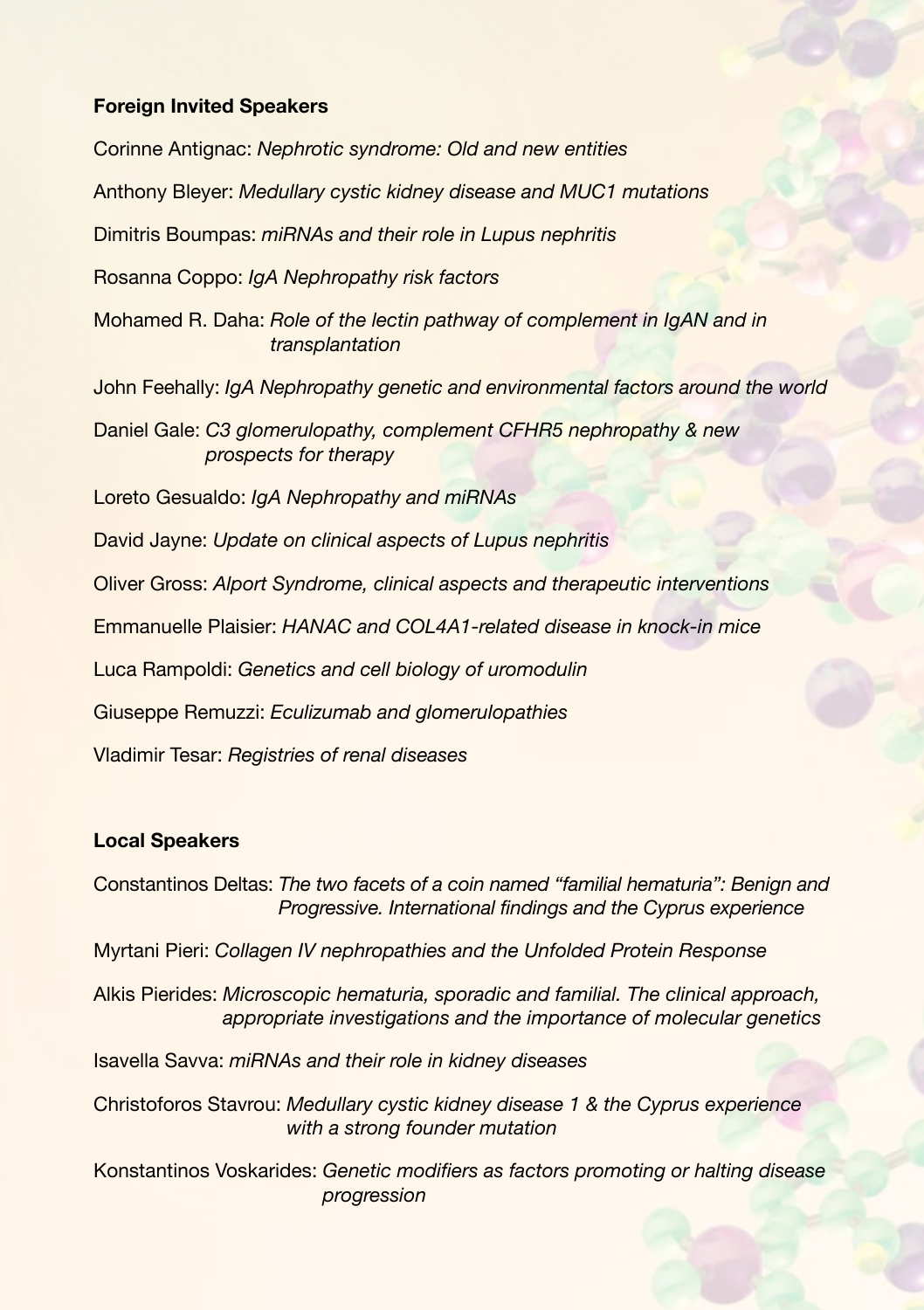### **DAY 1, March 28, 2014**

## 12.00-14.00 *Board of the Immunonephrology Working Group* Chaired by Prof. Rosanna Coppo

## 14.30-15.00 *Welcoming addresses by*:

Dr Petros Petrides, *Minister of Health* Dr Michael Zavros, *President of the Cyprus Renal Association* Dr Andreas Demetriou, *President of the Cyprus Medical Association* Prof. Constantinos Christofides, *Rector of the University of Cyprus* Prof. Rosanna Coppo, *University of Torino, Italy, Representative of ERA-EDTA/IWG*

## 15.00-16.30 Session Chairs: Prof. C. Deltas, Dr K. Ioannou

*A new analysis of clinical and pathology risk factors in IgA nephropathy from the largest European database VALIGA*  Prof. Rosanna Coppo, University of Torino, Italy

*IgA Nephropathy genetic and environmental factors around the world* Prof. John Feehally, University of Leicester, England

*Role of the lectin pathway of complement in IgAN and in transplantation* Prof. Mohamed R. Daha, Leiden University Medical Center, Netherlands

16.30-17.00 Coffee break

## 17.00-19.00 Session Chairs: Dr M. Zavros, Dr A. Lazarou

*The spectrum of C3 glomerulopathy, complement CFHR5 nephropathy & new prospects for therapy* Dr Daniel Gale, Centre for Nephrology, University College London

*HANAC and COL4A1-related disease in knock-in mice* Prof. Emmanuelle Plaisier, Université Pierre et Marie Curie, France

*Nephrotic syndrome: Old and new entities* Prof. Corinne Antignac, Hopital Necker-Enfants Malades, France

*How to set up and maintain registries of renal diseases in Europe experience from the Czech Republic* Dr Vladimir Tesar, Charles University, Czech Republic

20.30 DINNER (subsidized by the course)

Scientific Program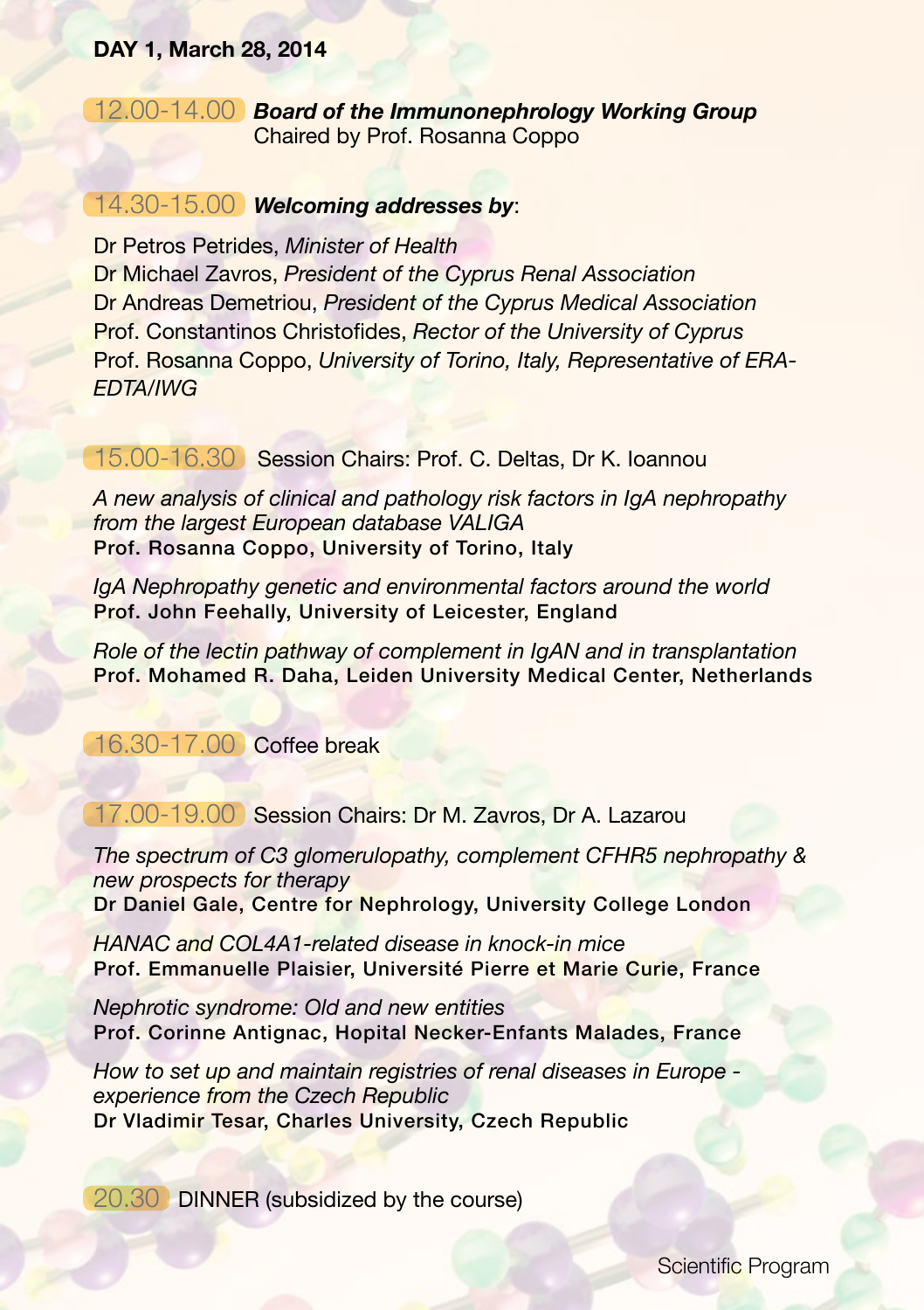## **DAY 2, March 29, 2014**

## 9.00-11.00 Session Chairs: Dr A. Michael, Dr A. Elia

*Alport Syndrome, clinical aspects and therapeutic interventions* Prof. Oliver Gross, University Medical Centre Göttingen, Germany

*The two facets of a coin named "familial hematuria": Benign and Progressive. The Cyprus experience and international findings*  Prof. Constantinos Deltas, Molecular Medicine Research Center, University of Cyprus

*Microscopic hematuria, sporadic and familial. The clinical approach, appropriate investigations and the importance of molecular genetics* Dr Alkis Pierides, Dept of Nephrology, Hippocrateon Hospital & Molecular Medicine Research Center, University of Cyprus

*Genetic modifiers as factors promoting or halting disease progression*  Dr Konstantinos Voskarides, Molecular Medicine Research Center, University of Cyprus

11.00-11.30 Coffee break

11.30- 13.30 Session Chairs: Dr C. Stavrou, Dr L. Yioukas

*Collagen IV nephropathies and the Unfolded Protein Response* Dr Myrtani Pieri, Molecular Medicine Research Center, University of Cyprus

*Medullary cystic kidney disease and MUC1 mutations* Prof. Anthony Bleyer, Wake Forest University School of Medicine, North Carolina, USA

*Medullary cystic kidney disease 1 and the Cyprus experience with a strong founder mutation* Dr Christoforos Stavrou, Pafos, Cyprus

*Genetics and cell biology of uromodulin* Dr Luca Rampoldi, San Raffaele Scientific Institute, Milan Italy

# 13.30-15.00 LUNCH

15.00-15.40 Session Chair: Dr A. Pierides

Keynote Lecture: *Eculizumab and glomerulopathies* Prof. Giuseppe Remuzzi, Director, Mario Negri Institute for Pharmacological Research, Bergamo, Italy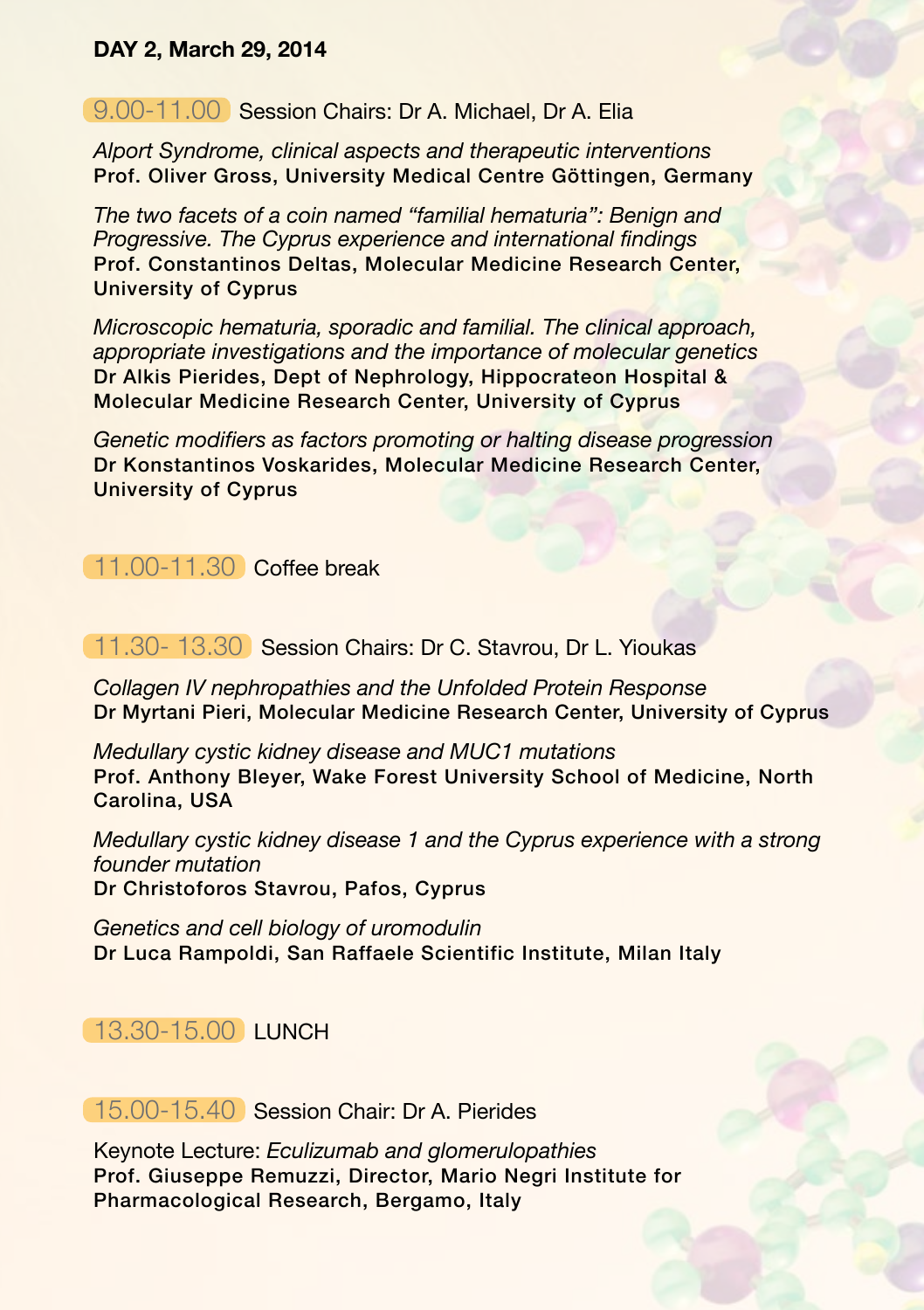15.40-17.30 Session Chairs: Dr C. Patsias, Dr M. Hadjigavriel

*Update on clinical aspects of Lupus Nephritis* David Jayne, University of Cambridge, England

*miRNAs and their role in Lupus nephritis* Prof. Dimitris Boumpas, University of Athens, Greece

*IgA Nephropathy and miRNAs* Loreto Gesualdo, University of Bari, Italy

*Urine miRNAs and their role in the diagnosis/prognosis of kidney diseases* Dr Isavella Savva, Molecular Medicine Research Center, University of Cyprus

17.30-18.00 Coffee break

18.00-18.30 Meet the Expert (15 PARTICIPANTS EACH, ON FIRST COME-FIRST SERVED BASIS)

1) Prof. Oliver Gross, University Medical Centre Göttingen, Germany: **Alport syndrome**

2) Prof. John Feehally, University of Leicester, England: **IgA Nephropathy**

3) Dr Daniel Gale, Centre for Nephrology, University College London: **C3 glomerulopathy**

4) Prof. Anthony Bleyer, Wake Forest Uni School of Medicine, North Carolina, USA: **Medullay cystic renal disease**

5) Prof. Giuseppe Remuzzi: **Eculizumab and its use**

18.30-19.30 Coffee and Discussion on the prospects of forming a working consortium aimed at preparing and submitting a common research proposal.

20.30 DINNER

Scientific Program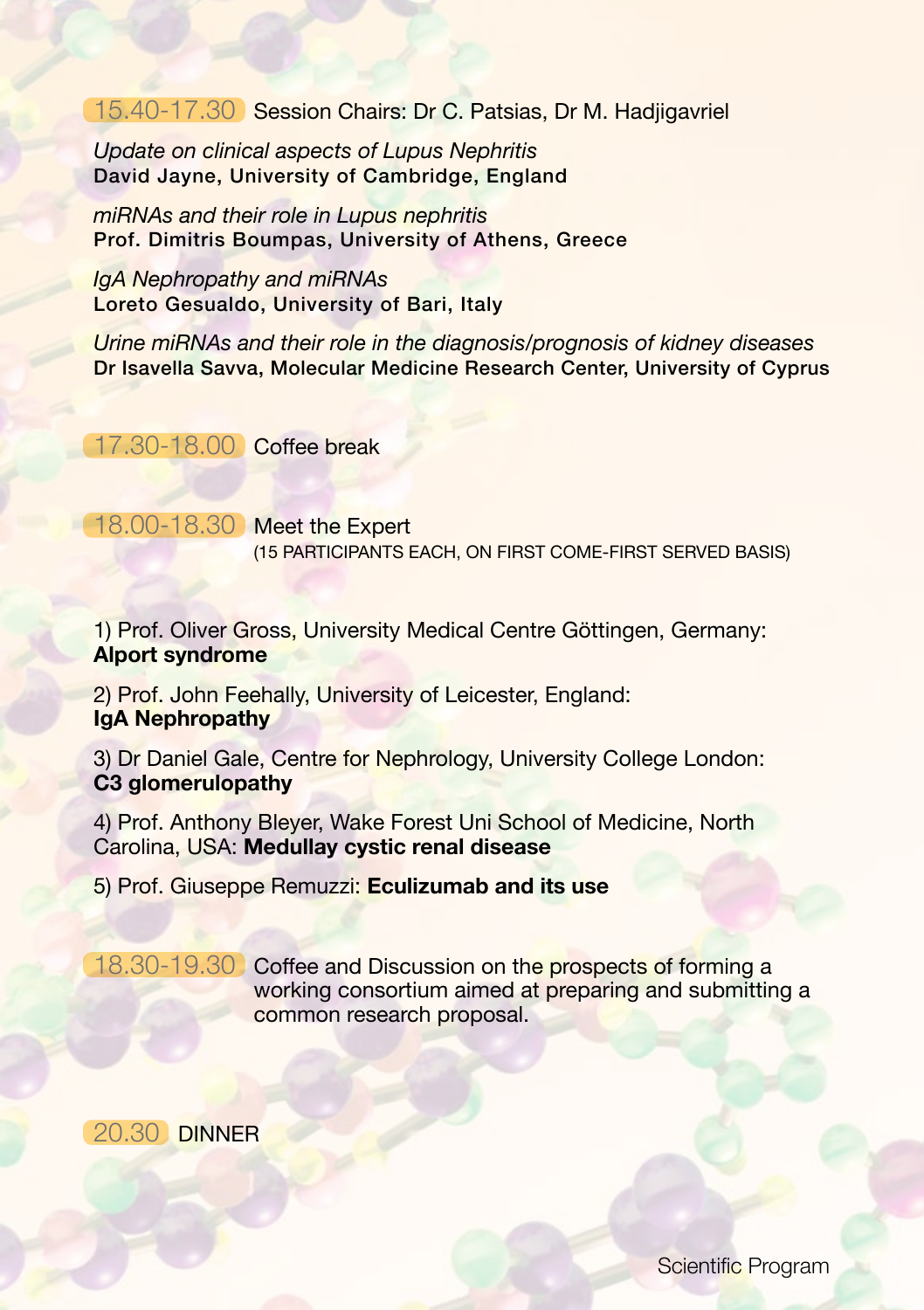

This CME Course was made possible through funding of:

The Educational Committee of the ERA-EDTA

A research program of Prof. C. Deltas, funded by the European Regional Development Fund and the Republic of Cyprus through the Research Promotion Foundation (Strategic Infrastructure Project NEW INFRASTRUCTURE/STRATEGIC/ 0308/24)

Organized by:

Molecular Medicine Research Center, Department of Biological Sciences, University of Cyprus

Endorsed by:

Immunonephrology Working Group, of the ERA-EDTA

Working Group on Inherited Kidney Disorders, of the ERA-EDTA

Cyprus Renal Association

Cyprus Medical Association

University of Cyprus









**REPUBLIC OF CYPRUS EUROPEAN UNION**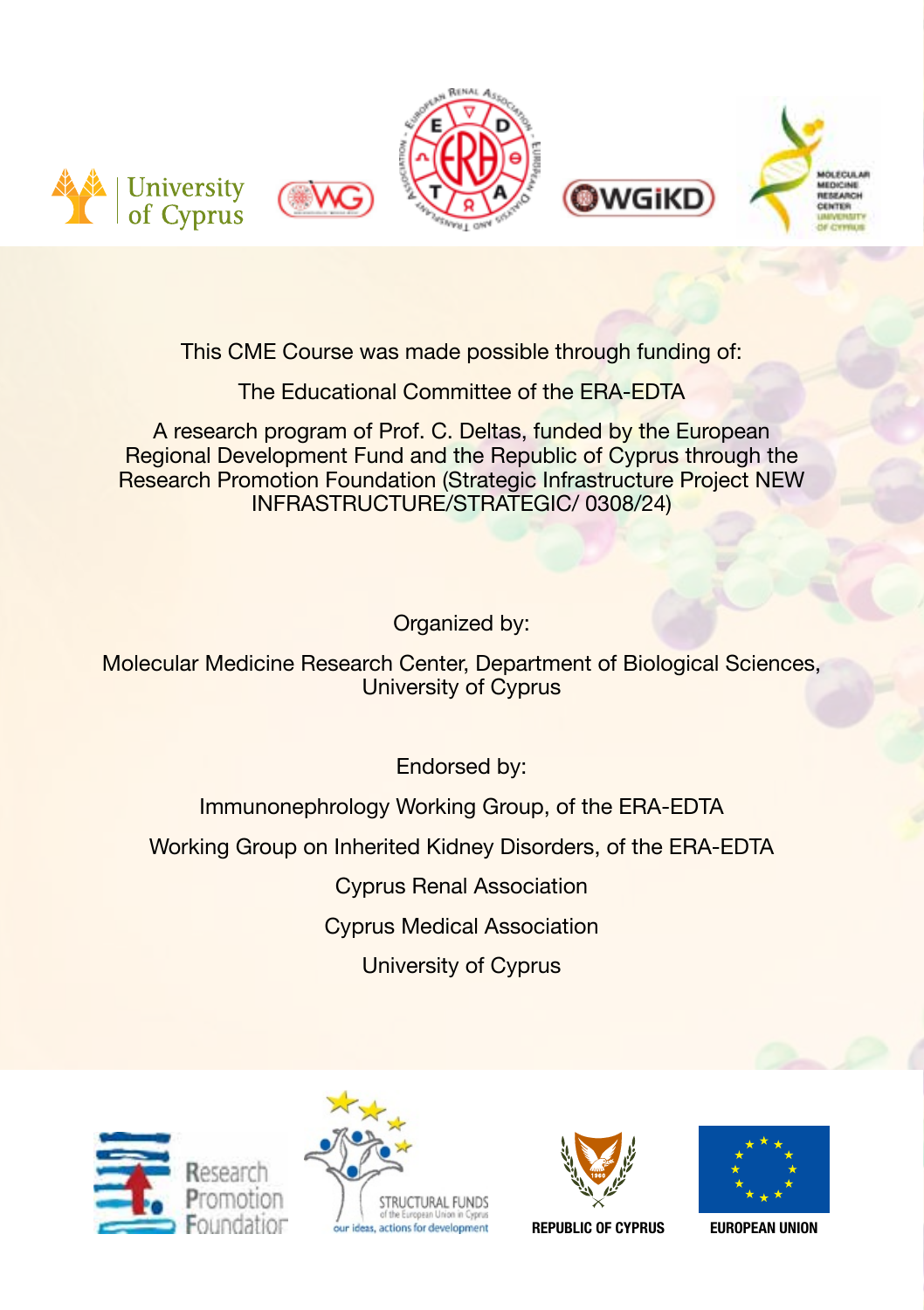

## **Local Organizing Committee**

Dr Panagiota Demosthenous<br>
Dr Andreas Demetriou,

Dr Michael Hadjithomas Dr Avraam Elia Dr Gregory Papagregoriou Dr Michael Hadjigavriel Louiza Papazachariou (PhD Cand) Dr Akis Lazarou Dr Myrtani Pieri Dr Aristos Michael Dr Konstantinos Voskarides **Dr Charalambos Patsias** 

Professor Constantinos Deltas, *Chairman* Dr Alkis Pierides, *Vice-Chairman President of the Cyprus Medical Association* Dr Christoforos Stavrou Dr Lakis Yioukas Dr Michael Zavros